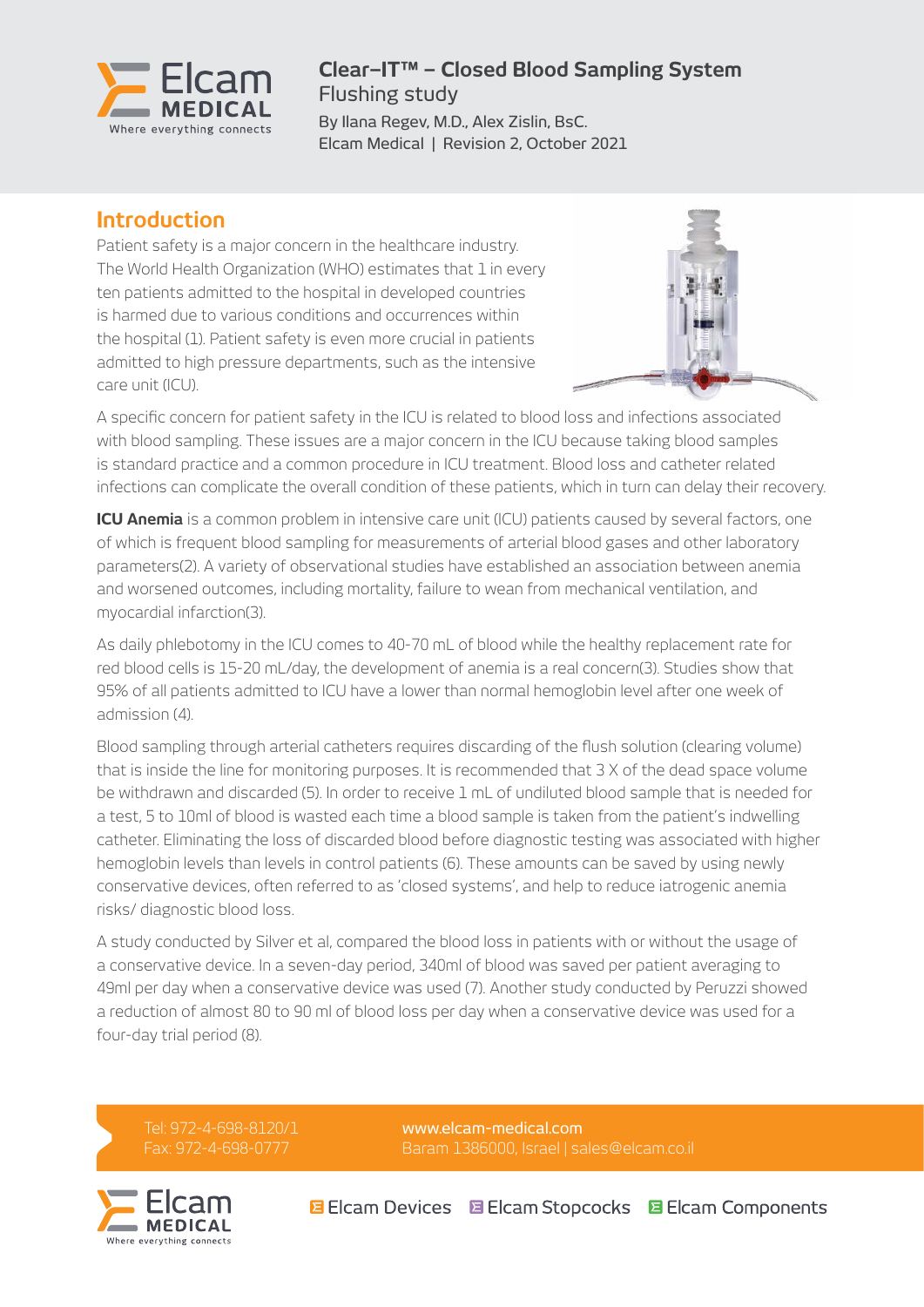

**Catheter-related bloodstream infections** are associated with significant costs and adverse consequences. Infection to the already critically ill patients of the ICU can prove fatal. Many studies show that hospital-acquired infections in intensive care patients are commonly due to an indwelling catheter (9). Arterial catheters are commonly used in the critical care setting and are among the most heavily manipulated vascular access devices. A systematic review and meta-analysis published in 2014 sought to evaluate the prevalence of arterial catheter-related bloodstream infection. The review concluded that arterial catheters are a substantial but under recognized cause of catheter-related bloodstream infection. Future studies should evaluate technologies applied to preventing central venous catheter-related bloodstream infection to arterial catheters as well (10).

Closed blood sampling systems can reduce consequential blood loss and catheter-related infections and hence can have a positive effect on improvement of the patient.

# **Elcam's Clear-ITTM**

Closed blood sampling systems enable the clearing volume to be reinfused back to the patient in a safe manner which helps to reduce contamination and also prevent blood waste. Elcam's Clear-IT<sup>™</sup> closed blood sampling system (figure 1) combines an In-Line Reservoir for collecting clearing volume and a Marvelous™ stopcock to facilitate flushing of the line and syringe tip.



The Clear-ITTM is intended for blood sampling taken from the blood pressure monitoring line. The system minimizes blood waste, thus decreasing the risk of anemia as the clearing volume is reinfused back to the patient after sampling is completed. The closed in-line design also helps in reducing microbial contamination.

The risk of microbial contamination is further decreased with the unique Marvelous™ stopcock design featuring a circumferential fluid channel that assures clearing of the line and syringe with minimal nonflushable (residual) volume after blood reinfusion (figure 2).

Tel: 972-4-698-8120/1 Fax: 972-4-698-0777

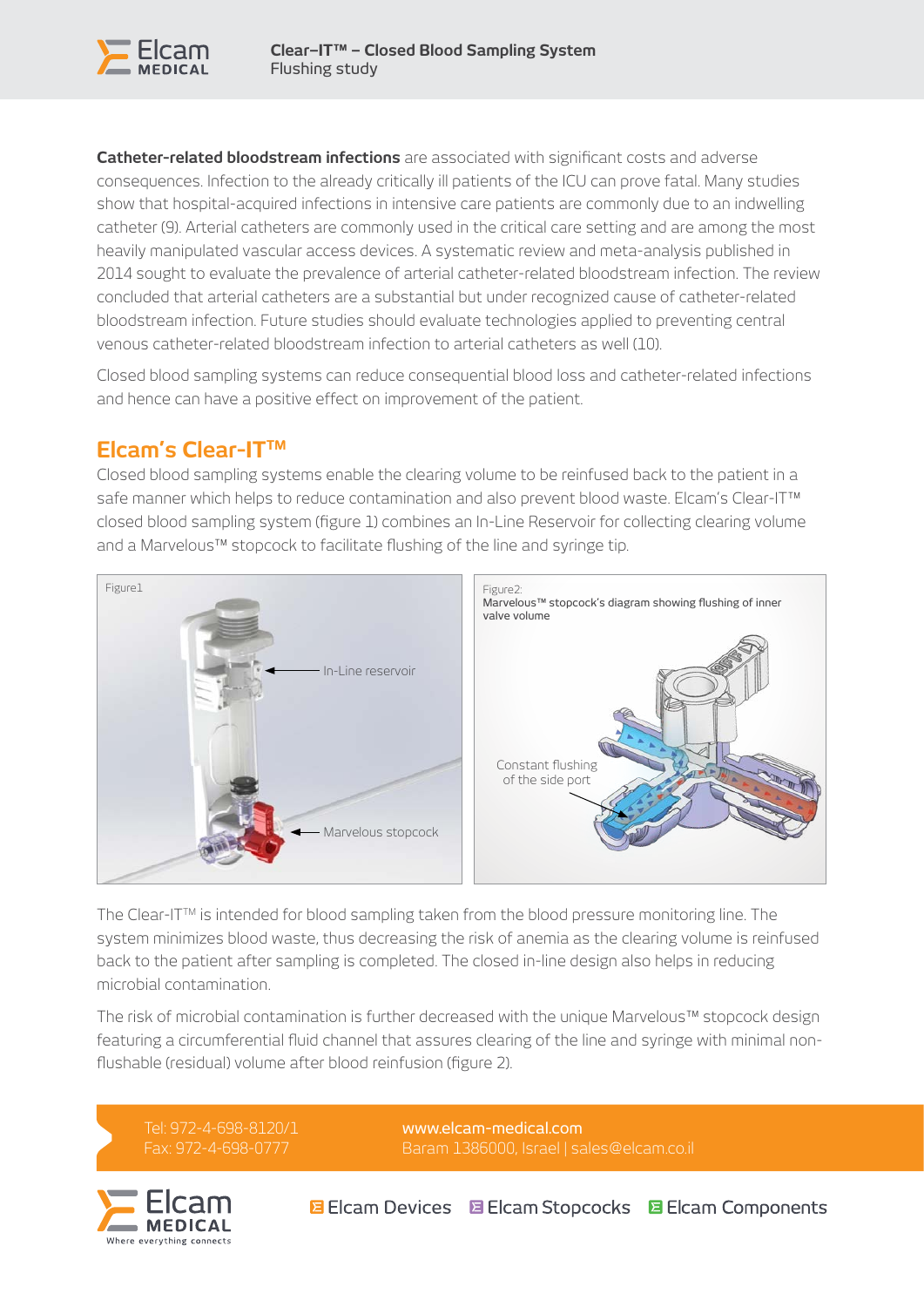

# **Safety and functionality of the Clear-IT™**

A drawback of closed systems is their incomplete flushability that can result in blood residues and consequent complications such as contamination and clotting. In order to avoid the risk of blood residues, Elcam has incorporated the Marvelous stopcock with its circumferential channel feature that assures minimal residual volume into the Clear-IT.

Elcam Medical has conducted an initial study in order to compare the minimal residual volume feature of the Clear-IT™ to a similar device in the market. The tests were conducted by well-established certified laboratories.

## **Flushing Study**

The purpose of this study was to show that the Clear-IT™ minimal residual volume feature functions as good as other devices in the market with regard to blood residuals after flushing.

This purpose was achieved by quantifying blood residues in the device vs. other corresponding closed blood sampling device, after line clearing. The test procedure was designed to mimic real-life hospital procedures (11).

Elcam's Clear-IT™ was tested in comparison to a competitor blood sampling device

The sets were modified to allow for a direct comparison between the devices.

The sets were designed as follows (see figure 3 below):

- **1.** An arterial catheter was connected to the tubing via luer connector.
- **2.** A sampling system (Reservoir) placed up the line, 15cm from the joint of the catheter and the tubing
- **3.** A syringe with prefilled 5ml saline was connected to the transducer through STP 2.



Figure 3: Schematic structure of the tested blood sampling



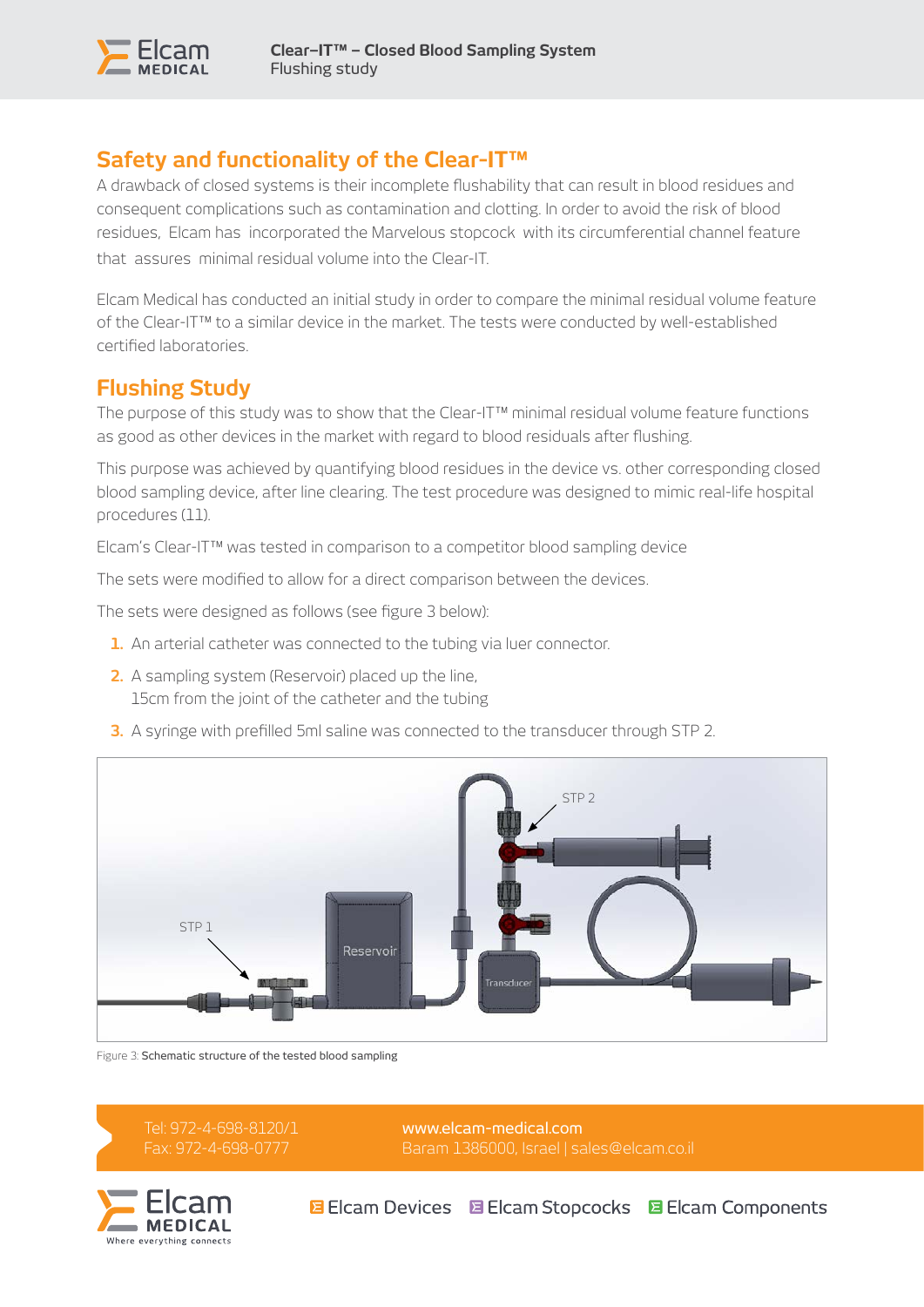

# **Test procedure:**

- The drip chamber of the set was connected to a saline bag under pressure of 300 mmHg applied by a pressure sleeve
- The set was primed with saline
- The line was closed between the transducer and saline bag
- The arterial catheter was dipped in a container with sheep blood
- Blood was drawn by the sampling system untill the reservoir was filled with blood
- The reservoir was emptied from blood, returning the blood to the blood container
- The set was closed toward the syringe
- $\dot{ }$  The line was flushed by the in-line flush device for X seconds [X= 1, 2, 4, 6, 8]
- STP 2 was turned OFF toward the transducer
- The arterial introducer was disconnected from the set and the feamle luer was directed to a new clean container
- 5 mL saline were injected from the syringe and through the sampling system
- The blood residues that exited through STP 1 were collected in the new container
- Blood residues were quantified by DAS**\*** photo spectroscopy at 234nm wavelength

Each tested group included 5 samples. **\***DAS –Diode Array Spectrophotometer

## **Test results:**

Results showed an initial difference in blood residues after 1 second flushing time between the two tested systems in favor of the Clear-IT; followed by no significant differences after in-line flushing for 2, 4, 6 & 8 seconds (Wash Time). Therefore we concluded that the Clear-IT™ flushing feature is as good as that of the other tested system (Graph1).



Tel: 972-4-698-8120/1 Fax: 972-4-698-0777

[www.elcam-medical.com](http://www.elcam-medical.com) Baram 1386000, Israel | [sales@elcam.co.il](mailto:sales@elcam.co.il)



**BEIcam Devices 国 Elcam Stopcocks 国 Elcam Components**